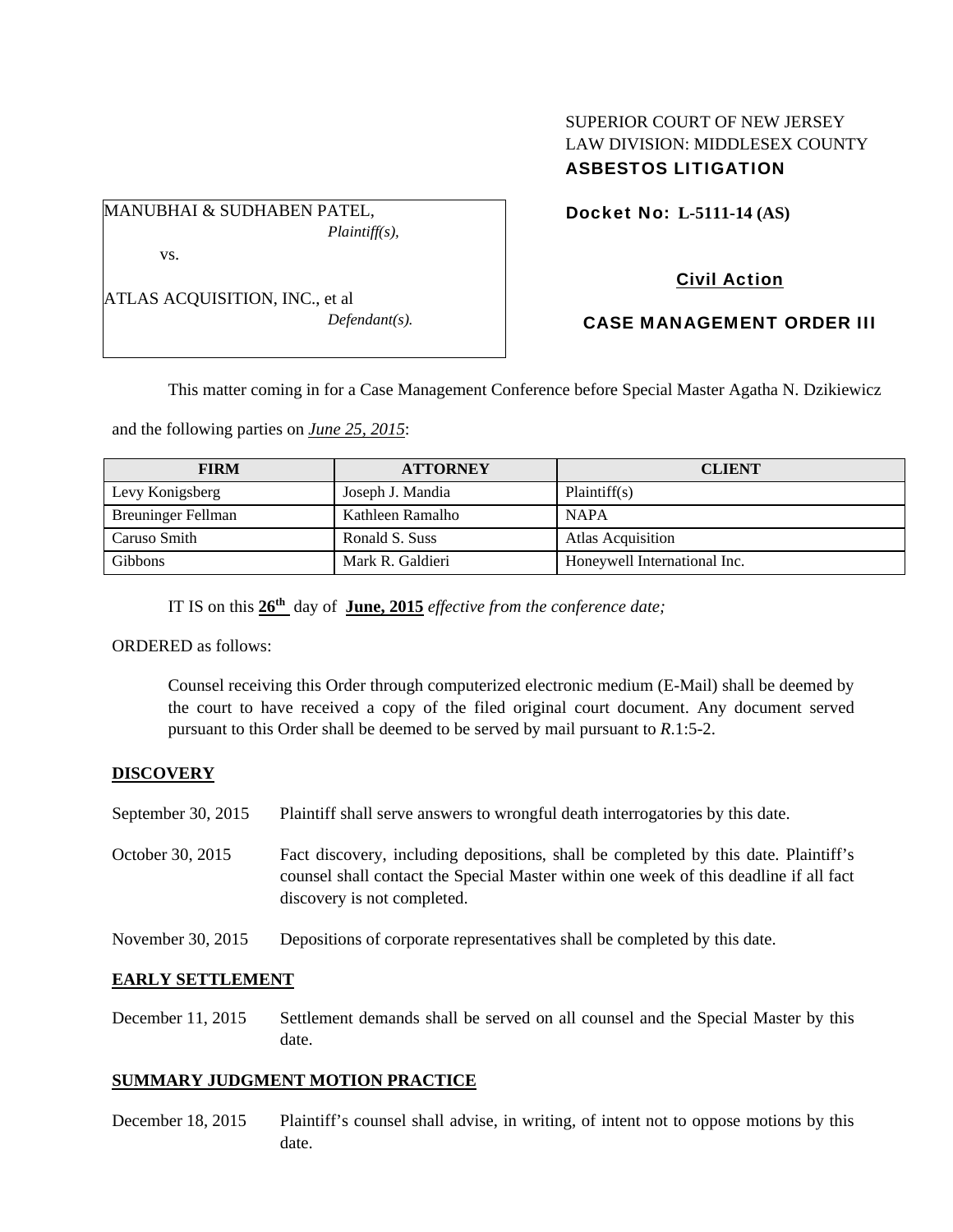- January 8, 2016 Summary judgment motions shall be filed no later than this date.
- February 5, 2016 Last return date for summary judgment motions.

#### **MEDICAL DEFENSE**

- November 30, 2015 Plaintiff shall serve medical expert reports, including wrongful death report, by this date.
- March 11, 2016 Defendants shall identify its medical experts and serve medical expert reports, if any, by this date. **In addition, defendants shall notify plaintiff's counsel (as well as all counsel of record) of a joinder in an expert medical defense by this date.**

#### **LIABILITY EXPERT REPORTS**

- November 30, 2015 Plaintiff shall identify its liability experts and serve liability expert reports or a certified expert statement by this date or waive any opportunity to rely on liability expert testimony.
- March 11, 2016 Defendants shall identify its liability experts and serve liability expert reports, if any, by this date or waive any opportunity to rely on liability expert testimony.

#### **ECONOMIST EXPERT REPORTS**

- November 30, 2015 Plaintiff shall identify its expert economists and serve expert economist report(s), if any, by this date or waive any opportunity to rely on economic expert testimony.
- March 11, 2016 Defendants shall identify its expert economists and serve expert economist report(s), if any, by this date or waive any opportunity to rely on economic expert testimony.

#### **EXPERT DEPOSITIONS**

April 22, 2016 Expert depositions shall be completed by this date. To the extent that plaintiff and defendant generic experts have been deposed before, the parties seeking that deposition in this case must file an application before the Special Master and demonstrate the necessity for that deposition. To the extent possible, documents requested in a deposition notice directed to an expert shall be produced three days in advance of the expert deposition. The expert shall not be required to produce documents that are readily accessible in the public domain.

#### **PRE-TRIAL AND TRIAL**

| August 27, 2015         | The settlement conference previously scheduled on this date is <b>cancelled</b> .                                                                                                                                        |  |
|-------------------------|--------------------------------------------------------------------------------------------------------------------------------------------------------------------------------------------------------------------------|--|
| April 6, 2016 @ 10:00am | Settlement conference. All defense counsel shall appear with authority<br>to negotiate settlement and have a representative authorized to negotiate<br>settlement available by phone. Any request to be excused from the |  |

\_\_\_\_\_\_\_\_\_\_\_\_\_\_\_\_\_\_\_\_\_\_\_\_\_\_\_\_\_\_\_\_\_\_\_\_\_\_\_\_\_\_\_\_\_\_\_\_\_\_\_\_\_\_\_\_\_\_\_\_\_\_\_\_\_\_\_\_\_\_\_\_\_\_\_\_\_\_\_\_\_\_\_\_\_\_\_\_\_\_\_\_\_\_\_\_\_\_\_\_\_\_\_\_\_\_\_\_\_\_